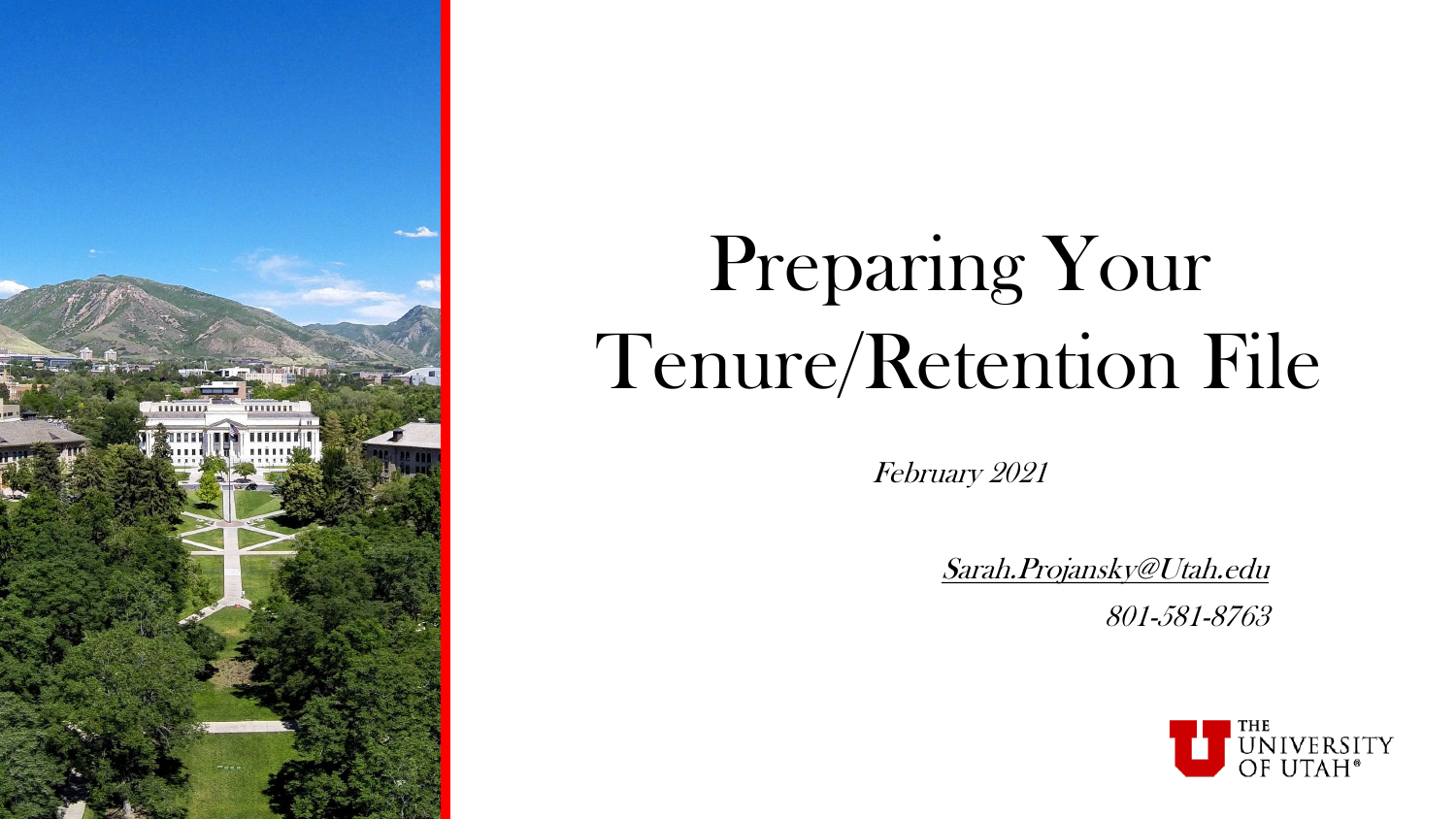### Introductions

#### **Overview**

#### $\rightarrow$  Introductions

The Series RPT Audiences Your File: Ownership Your File: Contents Interfolio Wrap Up External Evaluators 1 External Evaluators 2

### Drop in the Chat

- One thing you hope to get from this workshop
- The best thing that happened in your life this week

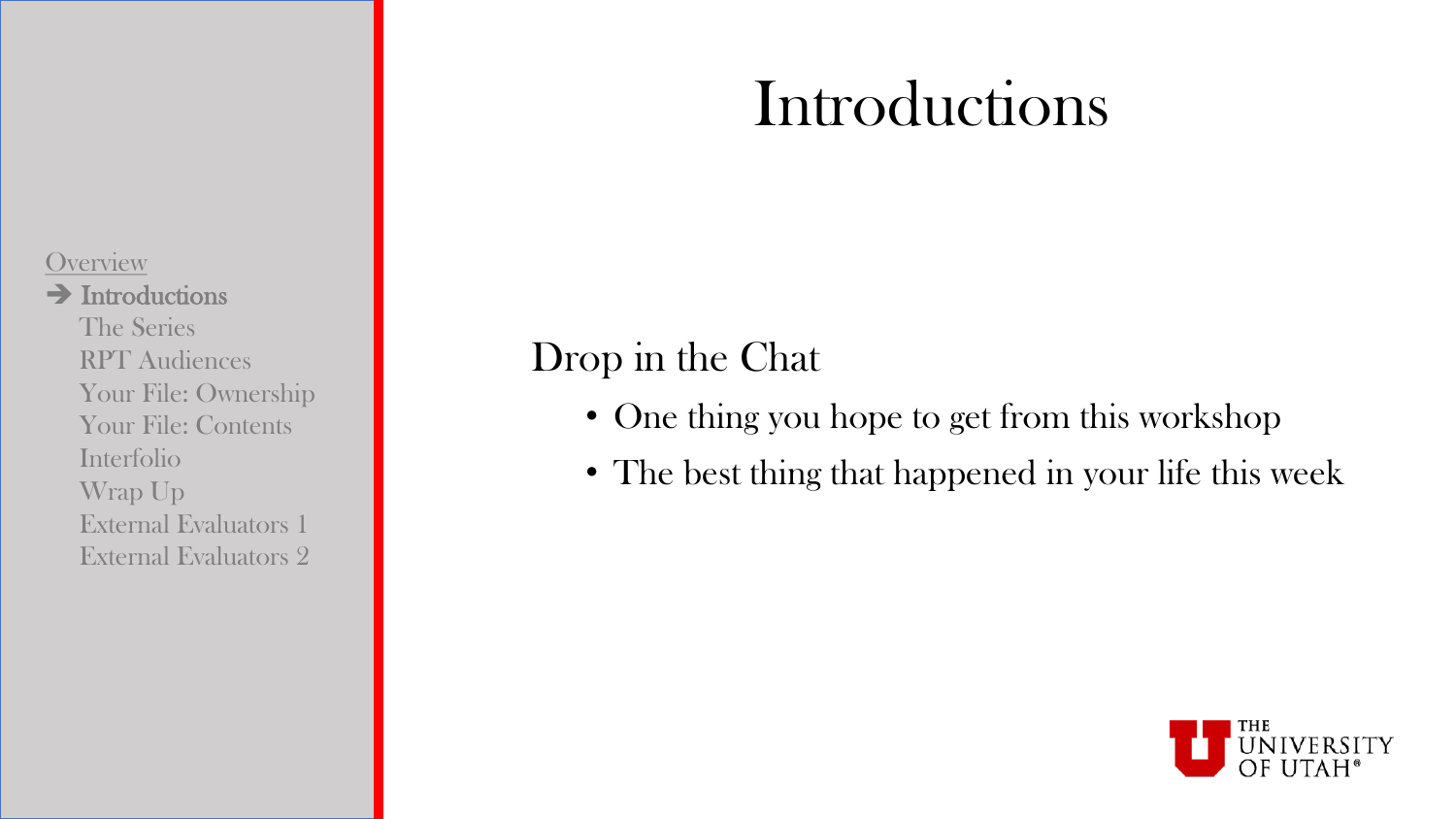**Introductions** 

### $\rightarrow$  The Series

RPT Audiences Your File: Ownership Your File: Contents Interfolio Wrap Up External Evaluators 1 External Evaluators 2

### Preparing for Your Retention or Tenure Review Workshop Series

#### 1. CV & Timeline Plan

- [December 2020 \(https://academic-affairs.utah.edu/office-for-faculty/office](https://academic-affairs.utah.edu/office-for-faculty/office-for-faculty-f-a-s-t/rpt-faculty-review-workshops/)for-faculty-f-a-s-t/rpt-faculty-review-workshops/)
- 2. The File
	- Today!!!
- 3. [one-on-ones with Myra]
	- Reach out to schedule, as needed ([melissa.dowdle@utah.edu\)](mailto:melissa.dowdle@Utah.edu)
- 4. Personal Statements
	- Retention: March 12, 2021, 9:00-11:00
	- Tenure: March 12, 2021, 1:00-3:00
	- Sign up:

[https://docs.google.com/forms/d/e/1FAIpQLScogPS9WKDj39WfOivMG](https://docs.google.com/forms/d/e/1FAIpQLScogPS9WKDj39WfOivMGB5nQ2KMKujdtDLdk3i70W9oBnnz5A/viewform) B5nQ2KMKujdtDLdk3i70W9oBnnz5A/viewform

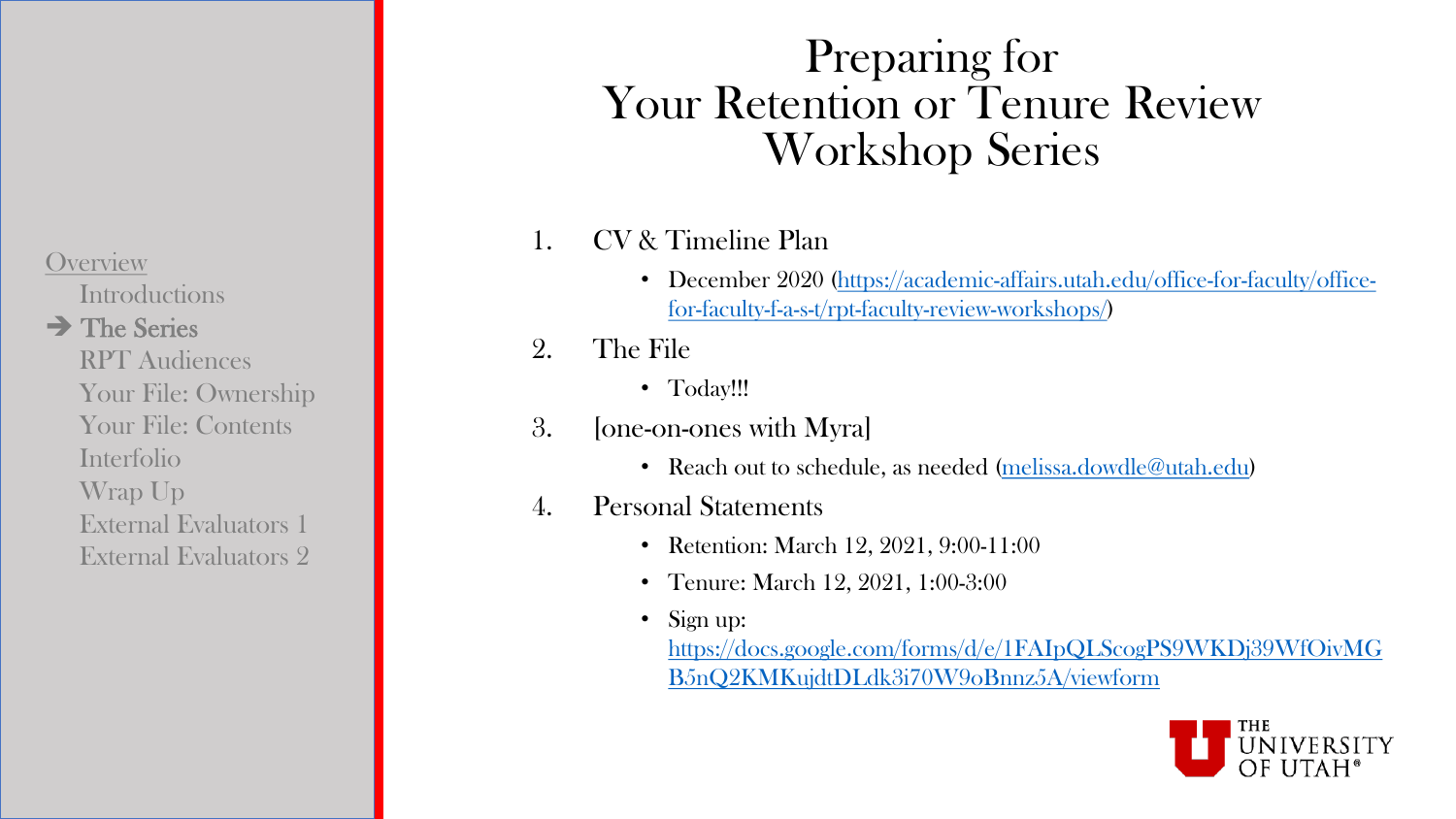**Introductions** The Series **→ RPT Audiences** Your File: Ownership Your File: Contents Interfolio Wrap Up External Evaluators 1 External Evaluators 2

## RPT File Audiences

- 1. [Shared-appointment Unit] (by October 5)
- 2. [Subcommittee]
- 3. Department/School RPT Advisory Committee (October)
- 4. Chair or Director (Late October)
	- You have an **opportunity to respond**
- 5. College RPT Advisory Committee (Mid-November)
- 6. Dean (December/Early-January)
	- You have an **opportunity to respond**
- 7. [UPTAC: 1- or 2-Department College/School and any "nos"]
- 8. SVP (April) (decider for retention, unless recommendation is "no")

You have an **opportunity to appeal** (see University Regulation 6-303)

9. President (decider, if SVP recommendation is "no")

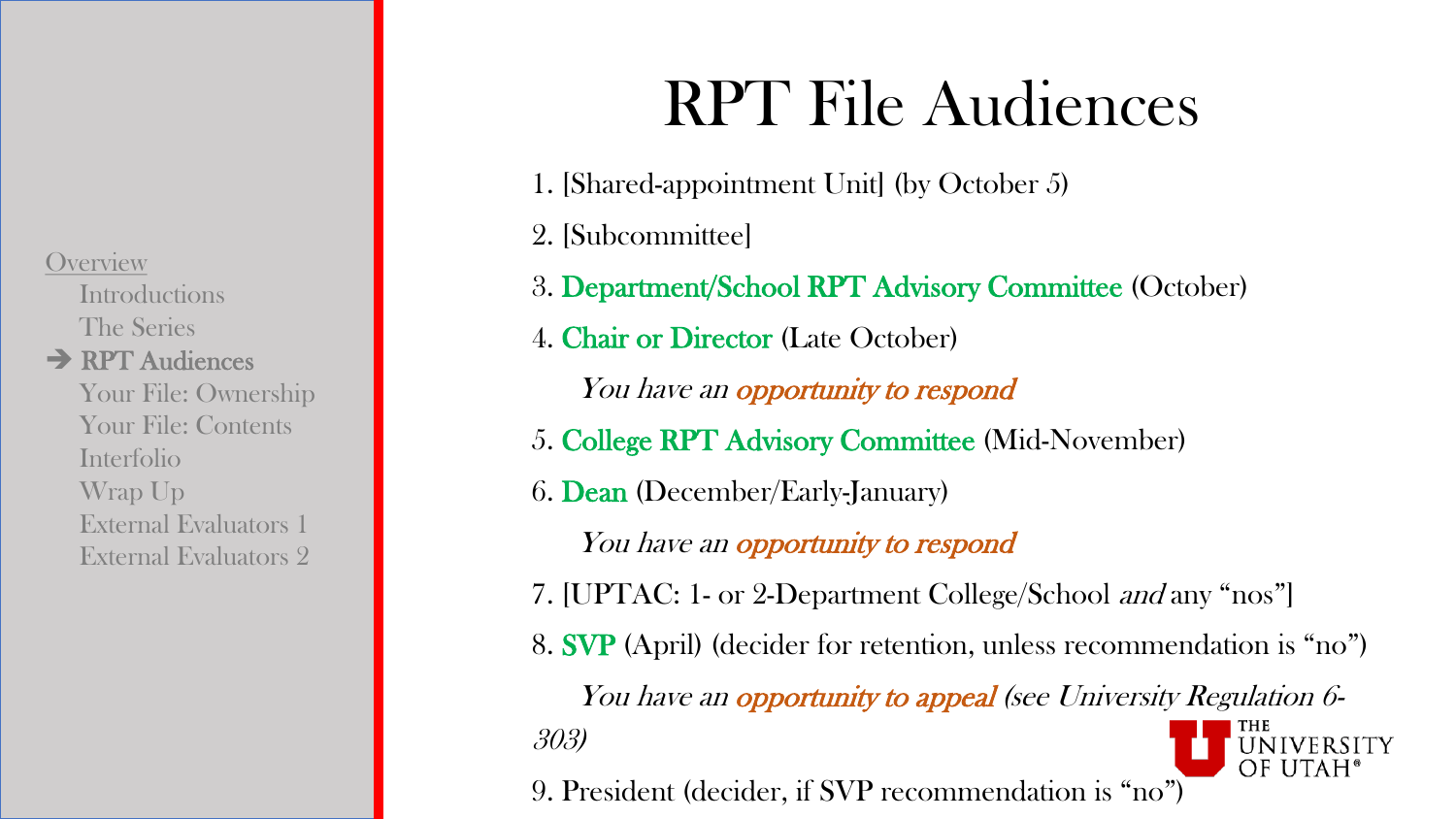Introductions The Series RPT Audiences

#### Your File: Ownership

Your File: Contents Interfolio Wrap Up External Evaluators 1 External Evaluators 2

## Your File: Ownership

• The file belongs to you.

### • Be proactive

oPeer teaching observations

o[External Evaluators]

oContents and structure of file

- $\blacksquare$  May/June-for external evaluators
- September-for department/campus

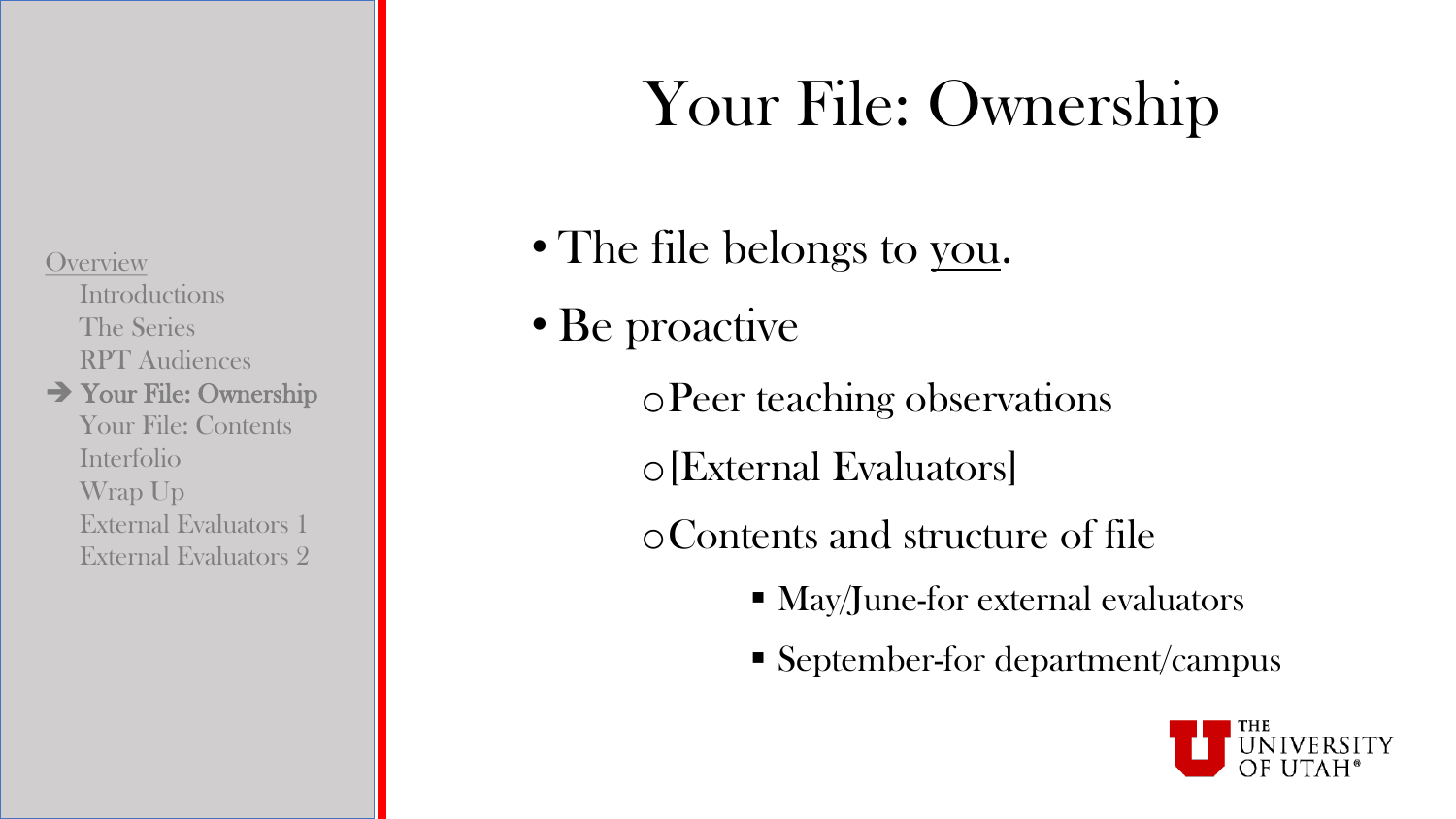Introductions The Series RPT Audiences Your File: Ownership

**→ Your File: Contents** Interfolio Wrap Up External Evaluators 1 External Evaluators 2

## Your File: Contents

- Yes, if you want to:
	- oTeaching materials, innovations
	- oLetters from collaborators
- No, even if you want to:
	- oLetters from students
	- oReviews of your work
	- oOther cool stuff

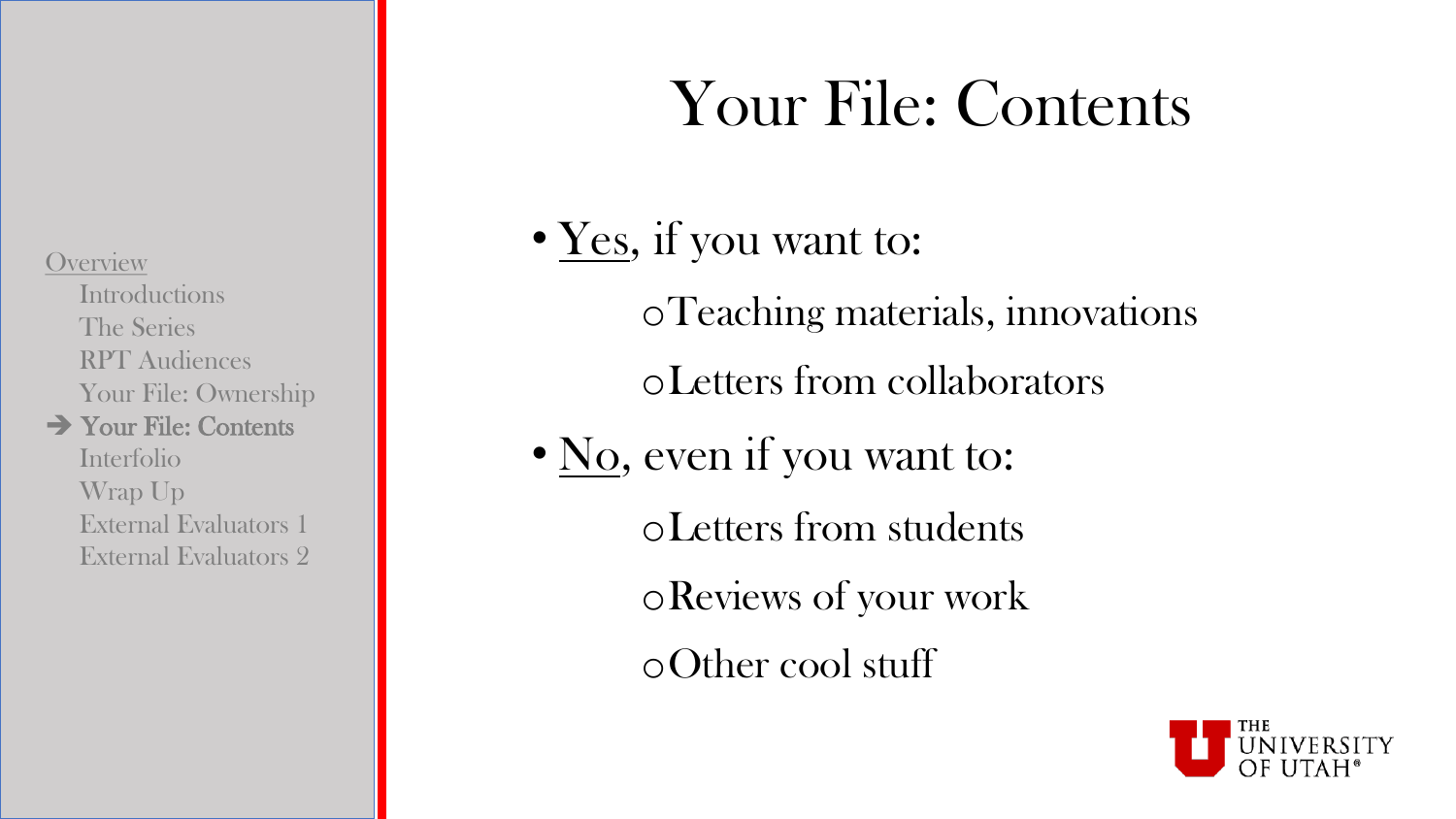**Introductions** The Series RPT Audiences Your File: Ownership Your File: Contents

 $\rightarrow$  Interfolio

Wrap Up External Evaluators 1 External Evaluators 2

## Your File: Structure Interfolio

- **Packet Annotations FORMAL RPT SUMMARY PAST REVIEWS DEPARTMENT/COLLEGE RPT GUIDELINES EVIDENCE OF FACULTY RESPONSIBILITY CURRICULUM VITAE RESEARCH/SCHOLARSHIP TEACHING/COURSE MATERIALS SERVICE**
- **LETTERS AND REPORTS**

 $\blacktriangleright$ 

 $\blacktriangleright$ 

⋗

⋗

Sarah's personal link: [https://apply.interfolio.com/1627](https://apply.interfolio.com/16272/packets/103237#overview) 2/packets/103237#overview

> Get your link from your department

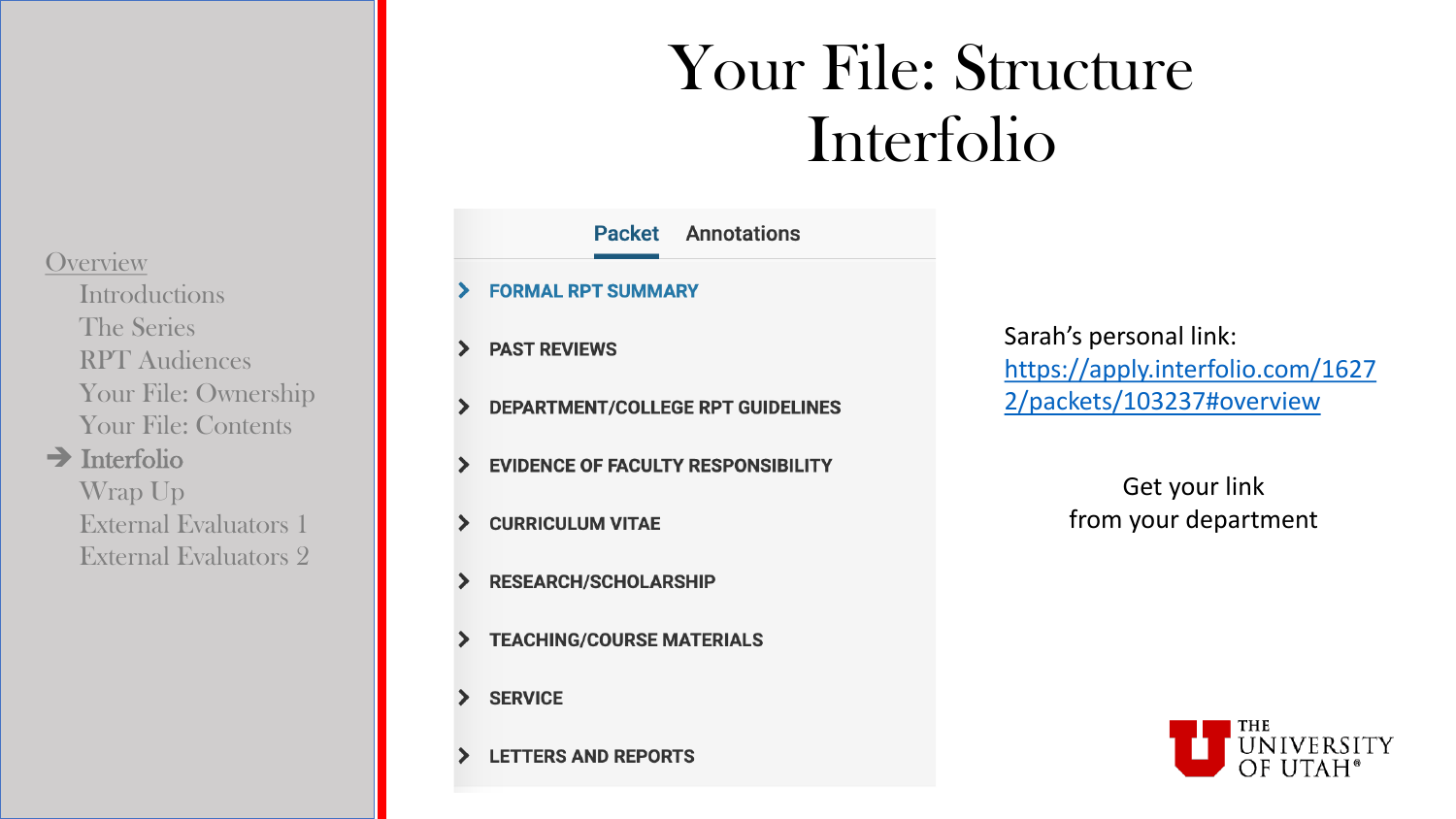**Introductions** The Series RPT Audiences Your File: Ownership Your File: Contents Interfolio

#### $\rightarrow$  Wrap Up

External Evaluators 1 External Evaluators 2

### Wrap Up (External Evaluators to Follow)

### Remaining questions and discussion

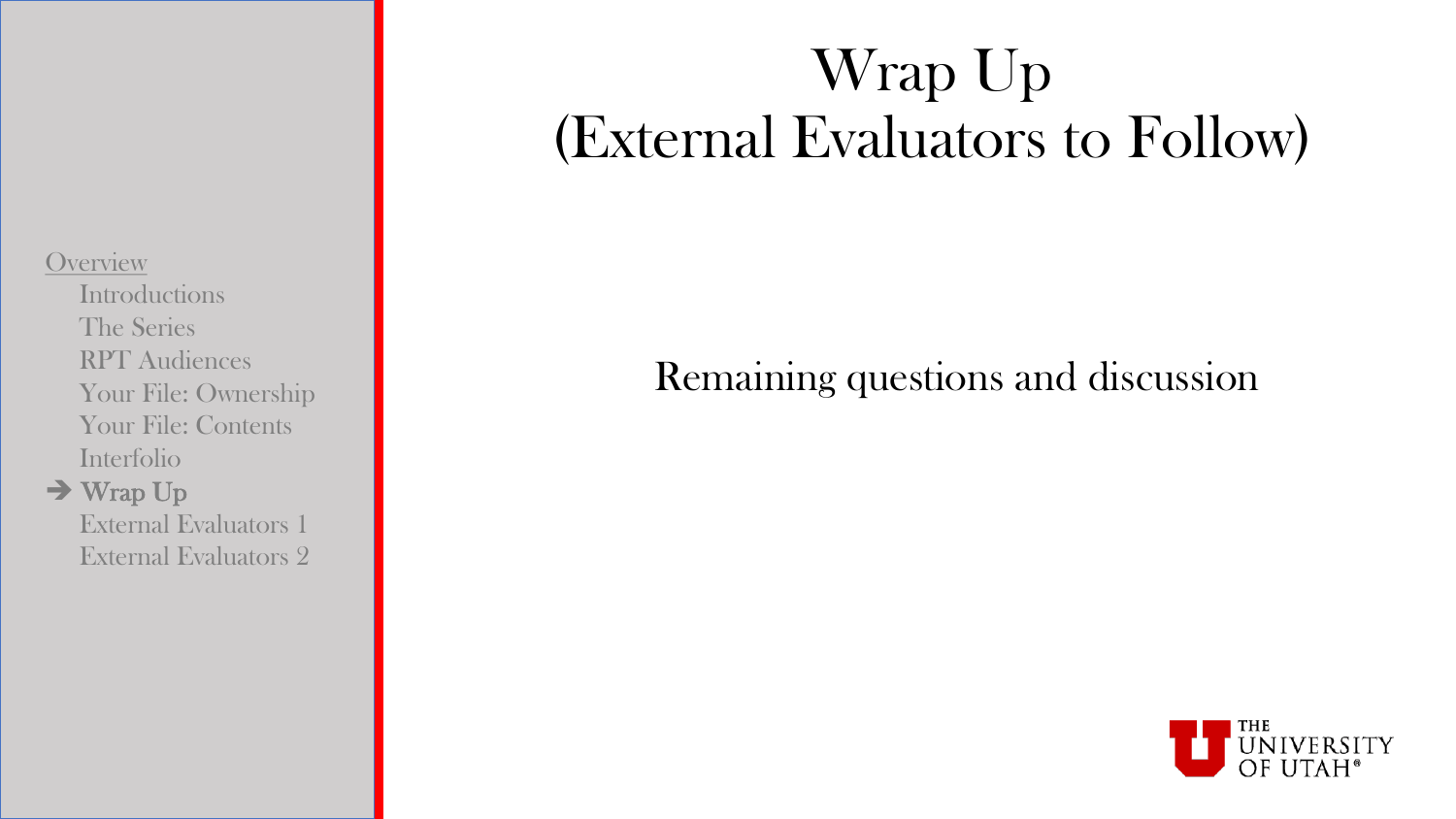**Introductions** The Series RPT Audiences Your File: Ownership Your File: Contents Interfolio Wrap Up

 $\rightarrow$  External Evaluators 1 External Evaluators 2

## External Evaluators 1

### • Purpose

- o To provide an expert evaluation of your research
- o To provide an unbiased evaluation of your research
- Characteristics that help achieve the purpose o At arm's length
	- Knows of you, may have met you, but has not worked with you
	- o Peer or aspirational universities
	- o Full Professors preferable for tenure & promotion review
	- o International researchers judiciously
	- o Non-academics judiciously
	- o Do you need to exclude anyone?